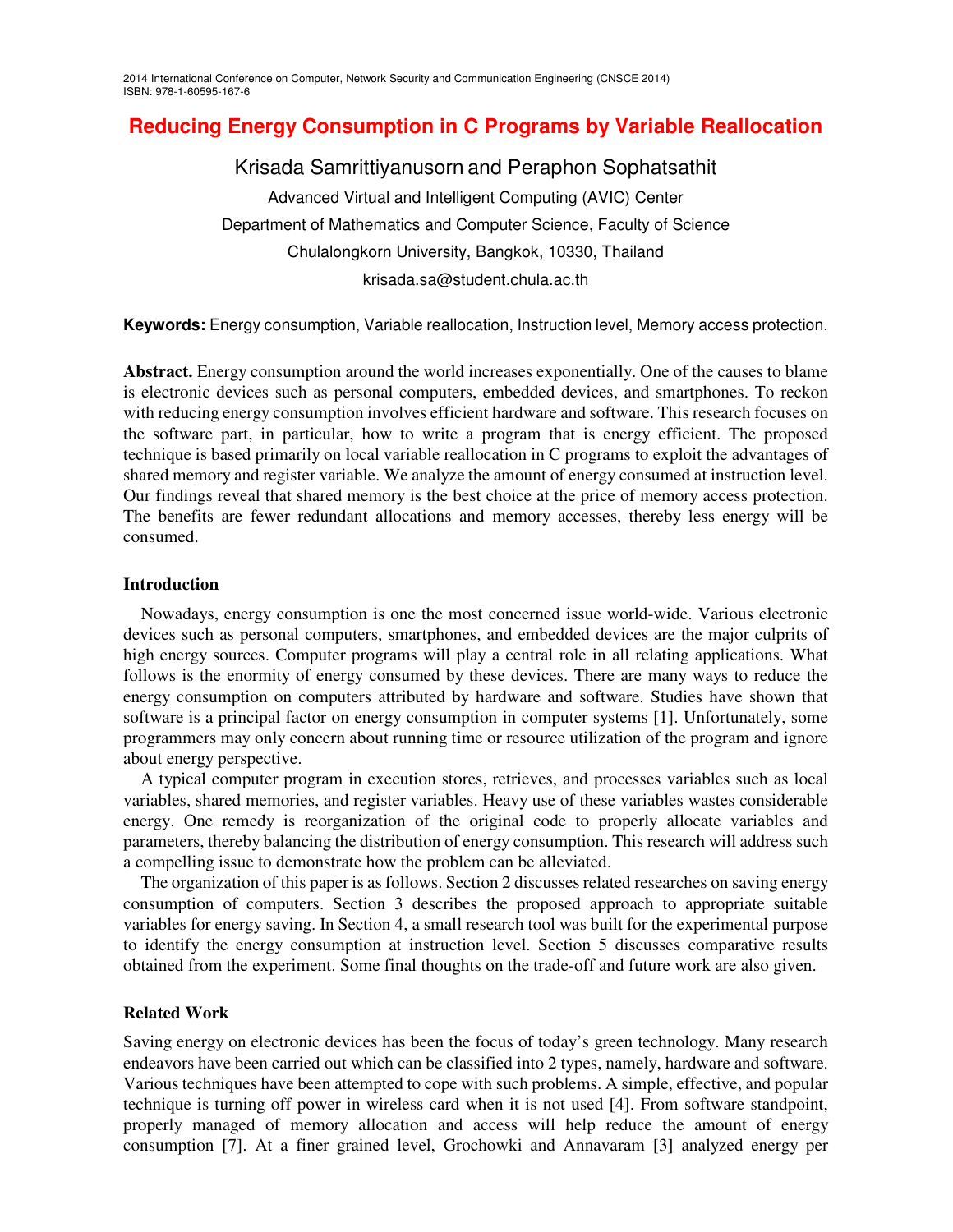instruction (EPI) based on Intel processor. Tools for instruction power analysis [5] or energy aware that help developers determine the energy consumed by their programs under development [6] are also available. All these techniques will be further explored in the next section.

#### **Proposed Approach**

In C programming language, a local stack is used to store local variables and parameters when a function is called. Access to the variables goes through push/pop operations. Energy consumption occurs during the stack process. This usage is further worsening in repeated calls, whereby power drains are inevitable. The excessive energy consumption of stack use can be reduced by code modification to reallocate these local variables to shared memories and register variables, wherever deemed appropriate. In so doing, repetitive accesses to data will lessen stack process considerably, thereby energy consumption is reduced. By the same token, moving local variables to register variables will also accomplish similar energy savings since data access can be done faster and register variables expend less access effort than stacks.

To explore the operating characteristic of parameter and variable allocation at instruction level, a C program is first compiled into assembly code. Each machine instruction is examined to determine the number of clock cycles used [1], depending on types of instruction. For instance, PUSH takes one clock cycle but consumes 3 latency cycles. Measurement is performed in reciprocal throughput (RT) and latency. RT is the average number of core clock cycles per instruction for a series of independent instructions of the same kind in the same thread [1]. Latency of an instruction is the delay that the instruction generates in a dependency chain. The total clock cycles of every instruction used by the entire program can then be converted to energy consumption [3], which is measured as energy per instruction (EPI). The unit of energy from the average EPI is expressed in nano Joule.

In this study, we will compare the amount of energy consumed by an original local variable allocation with that of shared memory and register variable by arranging the same program code in three respective forms, namely, local, shared memory (global), and register variables. Fig. 1 illustrates such an arrangement.



Fig. 1. A comparative energy consumed by local variable, shared memory and register variable.

Two scenarios will be investigated, namely, (1) local variable vs. shared memory or LS, and (2) local variable vs. register variable or LR. A collection of C programs are set up to assist in the analysis. The following case studies will be carried out to exercise both scenarios:

1. Function calls. It is the simplest exercise on parameter allocation, access, and retrieval. Normally, a programmer will use local variables declared in the main function. These variables will subsequently be passed to other functions in the form of parameters. For the first scenario, program modification is done by moving local variables to shared memories, thereby no parameter passing is needed. For the second scenario, the register keyword is simply added to proper local variables.

2. Repeated function calls. The objective is to find code segments that exhibit high energy consumption in a program and behavior of the associated variables/parameters. As such, program improvement can be directed to the right code segments where heavy energy consumptions will be reduced. As a consequence, this case intentionally contrives repeated calls to function for this particular purpose.

3. Function calls to function. This case is intended to investigate the cascading effect of energy consumption consumed by parameter allocation and reference. The complication of such operations, i.e., stack, shared memory, and register variable, at the instruction level are systematically measured and compared.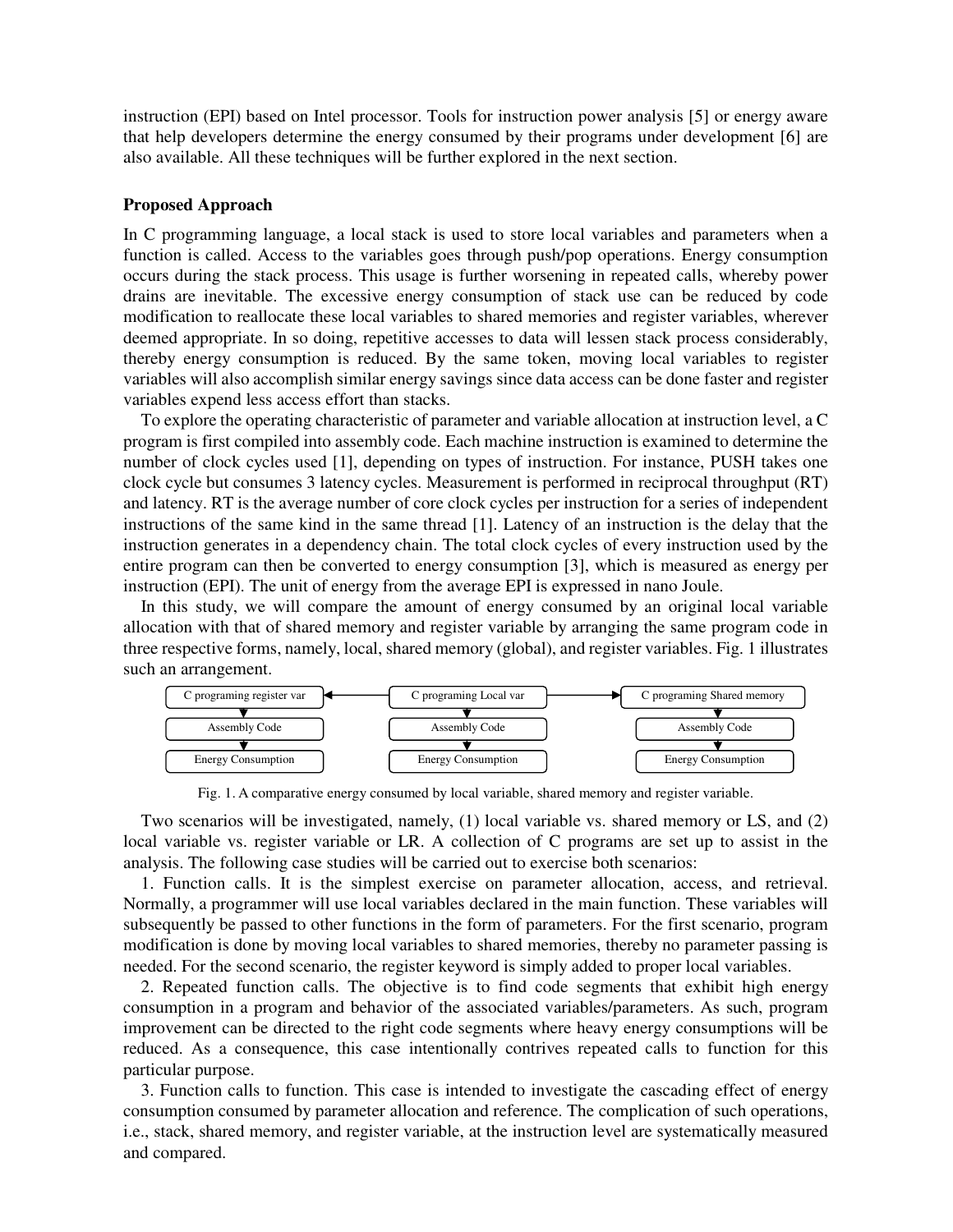4. Nested repeated function calls to function. This case culminates all of the above complications to demonstrate as close to actual operation as possible.

| Tab. 1. Example of pseudocode in repeated function calls. |               |                     |  |  |  |
|-----------------------------------------------------------|---------------|---------------------|--|--|--|
| Local variable                                            | Shared memory | Register variable   |  |  |  |
| $main() \{$                                               | var A         | $main() \{$         |  |  |  |
| var A                                                     | main          | register var A      |  |  |  |
| for $n$ times                                             | for $n$ times | for $n$ times       |  |  |  |
| function $(A)$                                            | function()    | function $(A)$      |  |  |  |
| end for                                                   | end for       | end for             |  |  |  |
|                                                           |               |                     |  |  |  |
| function(para $A$ )                                       | function()    | function(para $A$ ) |  |  |  |

Tab.1 illustrates a straightforward comparison of the case studies under both scenarios.

#### **Experimental and Results**

We built a tool called KP program to help analyze the test programs. The tool first read an input C program submitted by the user under the above two scenarios. It located local variables and prompted the user to reallocate or alter them to shared memories or register variables. A lookup table was created by the tool to hold all the data selected by the user for shared variable reallocation or register variable alteration. The tool then compiled both original and modified C programs to produce assembly instructions for determining clock cycles and EPI equivalent. The operating environment was hosted by a laptop computer with Intel Core 2 Duo @ 2.00GHz 65 nm, 3 GB RAM running Windows 7. The tool was coded in C# using Microsoft Visual Studio. All test programs were compiled with MinGW which was a ported GNU compiler collection (GCC).

Code analyses are shown in Fig. 2-3. Fig. 2 depicts KP tool running the original program for repeated function calls (case 2). All variables are locally declared. Fig. 3 shows the reallocation from local variables to shared memories. The numbers of instructions to be executed is less than the original version. Alteration of local variables to register variables is straightforward.



Fig. 2. KP tool running case 2-local variable.



Fig. 3. KP tool running case 2 scenario 1 –shared memory.

The rationale behind each case study was to determine the amount of energy consumed by program instructions under different functions. We began with simple function calls (case 1). The tool analyzed and compared clock cycles used, and the energy consumed by each scenario. For example, the original C program contained 30 instructions that utilized 27.31 clock cycles and 300.41 nJ of energy. Under the first scenario (LS), the number of instructions, clock cycles, and energy consumed were 21, 18.98, and 208.78, respectively. Similarly, statistics of the second scenario (LR) came out to be 35, 28.63, and 314.93, respectively. Obviously, shared memories exhibited a sizable savings (-30.50%), while register variables showed a slightly higher consumption (+4.60%) than that of the local variables. The story was different for repeated function calls (case 2), where shared memories continued to saving energy consumption (-35.60%), and register variables gained on the original local variables (-11.90%). As programs became more complicated, savings on energy consumed were even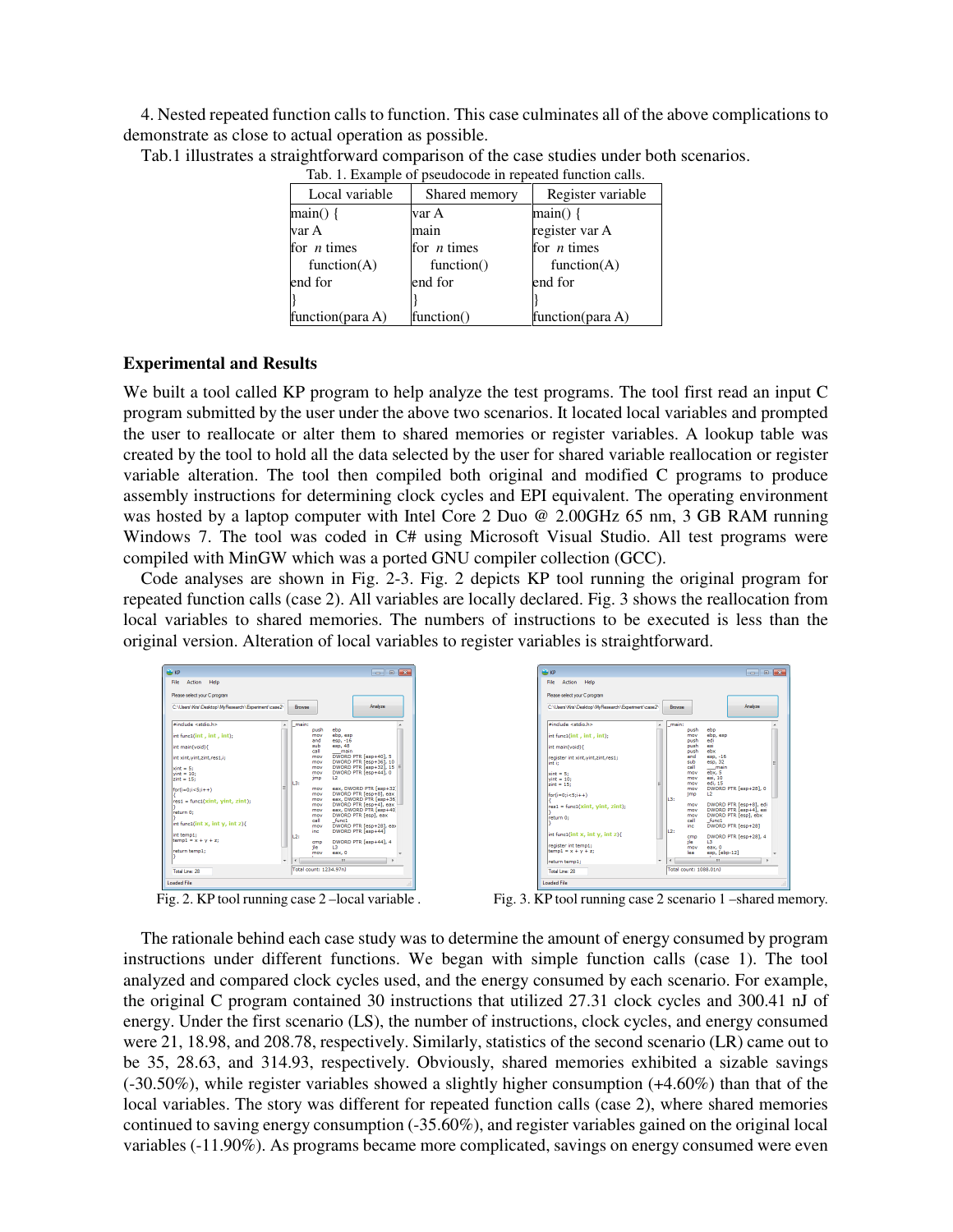more noticeable. The function calls to function (case 3) exhibited such benefits. Shared memory savings went from -30.50% to -31.00%, while the numbers on register variable were down from +4.60% to +2.90%. For nested repeated function calls to function (case 4), the numbers were even more interesting. Shared memories showed -34.10%, while register variables were -7.00%. Tab. 2 and 3 summarize all the statistics taking only RT factor into account, while Tab. 4 incorporates additional latency factor. Fig. 4 shows the total clock cycles used in all 4 cases. A similar pattern is obtained by total number of instructions as shown in Fig. 5.

|                             | <b>Instruction Clock Cycle</b> |                 |        | Number of Instruction |                |        |  |
|-----------------------------|--------------------------------|-----------------|--------|-----------------------|----------------|--------|--|
| Case                        | Local                          | Register Memory | Shared |                       | Local Register | Shared |  |
|                             |                                |                 |        |                       |                | Memory |  |
|                             | 27.31                          | 28.63           | 18.98  | 30                    | 35             | 21     |  |
| $\mathcal{D}_{\mathcal{L}}$ | 112.27                         | 98.91           | 72.27  | 124                   | 116            | 84     |  |
| 3                           | 42.97                          | 44.28           | 29.64  | 46                    | 52             | 32     |  |
|                             | 190.57                         | 177.16          | 125.57 | 204                   | 206            | 139    |  |

Tab.2. (RT) Instruction clock cycles and number of instructions.

Tab. 3. (RT) Energy consumption by allocation scheme (nano Joule).

| Case           | $_{\rm{ocal}}$ | Register | memory<br>Shared | 5 <sup>2</sup><br>Shared<br>Memory<br>ocal | νS<br>Register<br>Local | ΣΛ<br>Shared<br>Memory<br>Register |
|----------------|----------------|----------|------------------|--------------------------------------------|-------------------------|------------------------------------|
| 1              | 300.41         | 314.93   | 208.78           | $-30.5$                                    | $+4.60$                 | $-33.7$                            |
|                |                |          |                  |                                            |                         |                                    |
| $\overline{2}$ | 1234.9         | 1088.01  | 794.97           | $-35.6$                                    | $-11.9$                 | $-26.9$                            |
|                |                |          |                  |                                            |                         | 3                                  |
| 3              | 472.67         | 487.08   | 326.04           | $-31.0$                                    | $+2.90$                 | $-33.0$                            |
|                |                |          |                  |                                            |                         | h                                  |
| 4              | 2096.2         | 487.08   | 1381.2           | $-34.1$                                    | $-7.00$                 | $-29.1$                            |
|                |                |          |                  |                                            |                         | 2                                  |



Fig. 4. Total number of clock cycles (Y-axis) for all cases (X-axis).

Tab. 4. (RT+Latency) Energy consumption by allocation scheme (nano Joule).

| $_{\rm{ocal}}$ | Register | memory<br>Shared | ΣΛ<br>Shared<br>Memory<br><b>a</b> | Š<br>Register<br>Local | Š<br>Shared<br>Memory<br>Register |
|----------------|----------|------------------|------------------------------------|------------------------|-----------------------------------|
| 839.41         | 809.93   | 538.78           | $-35.8$                            | $-3.51$                | $-33.4$                           |
| 3654.9         | 2375.0   | 1564.9           | $-57.1$                            | $-35.0$                | $-34.1$                           |
|                |          |                  |                                    | 2                      | 2                                 |
| 1352.6         | 1279.0   | 854.04           | $-36.8$                            | $-5.44$                | $-33.2$                           |
|                |          |                  | 6                                  |                        | 3                                 |
| 6199.2         | 5446.7   | 3801.2           | $-38.6$                            | $-12.1$                | $-30.2$                           |
|                |          |                  |                                    |                        |                                   |



(X-axis).

# **Discussion**

The results obtained from our KP tool did not come as a surprise, as they were well-established programming facts. Our findings merely reinstated local, register, and shared memory variable scoping principles. From our findings, shared memory reduced energy consumption by approximately 30% in simple function calls, and 35% in nested function calls. Register variable, on the other hand, was effective only when repetitive accesses were called for. It was however not as efficient as shared memory. Energy consumption comparison between shard memory and register variable reveals that the former saves approximately 33% and 25% in simple function calls and nested function calls, respectively.

An interesting finding that is not stated in many literatures is the total energy consumption of different variable scoping. We found that local variables consumed the most energy. From the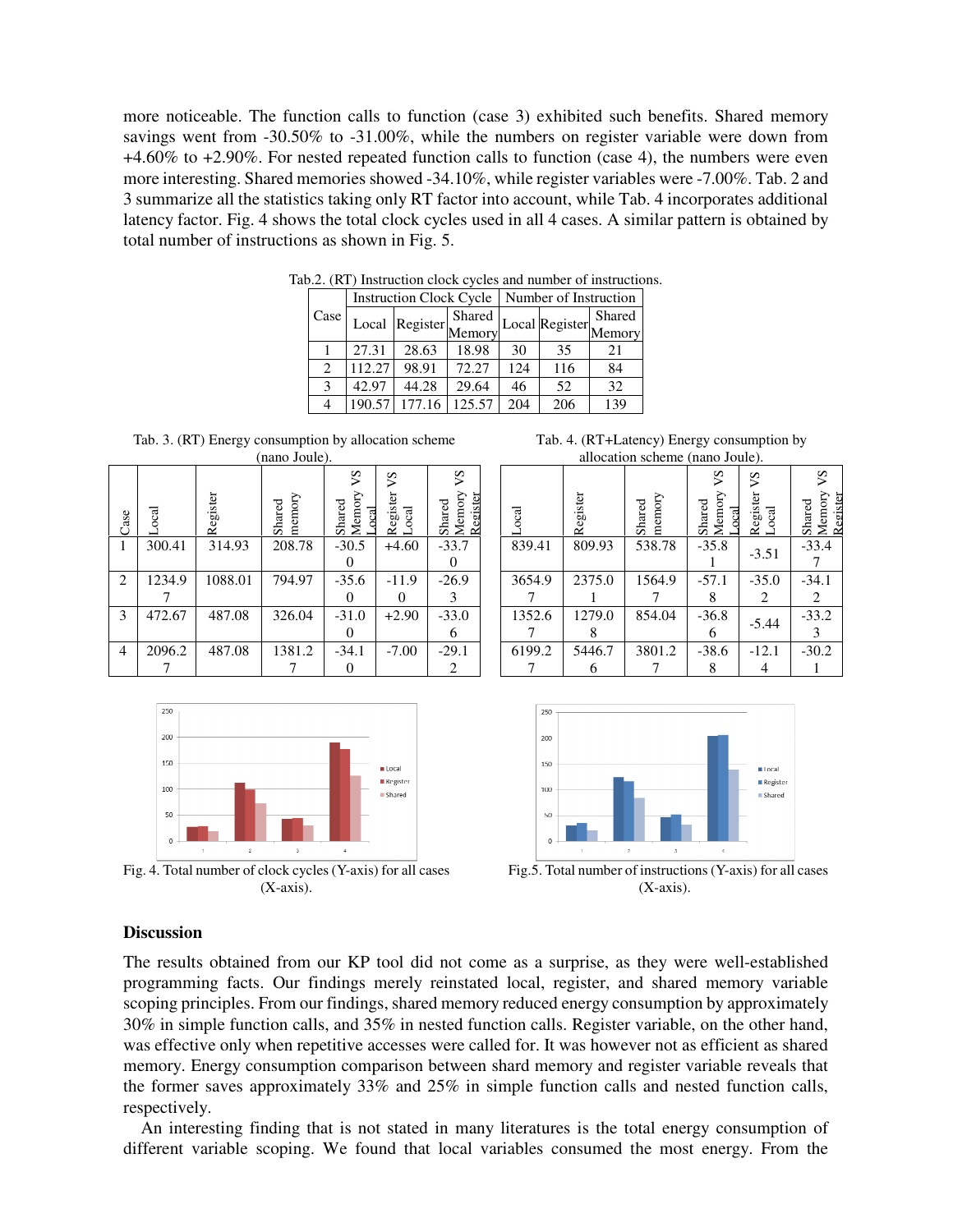instruction level, it was apparent that stack process took considerable clock cycles which resulted in high latency and energy consumption. Fig. 6 illustrates the results obtained in Tab. 3, while Fig. 7 shows the results from Tab. 4. The shortfall of shared memory is due to memory access protection as it violates information hiding principle in Software Engineering. The side effect of shared access is what programmers should heed and practice with care.



Fig. 6. Comparison of energy consumption (Y) for all cases  $(X)$ .



Fig. 7. Comparison of energy consumption (Y) for all cases  $(X)$ .

# **Conclusion and Future Work**

We investigated energy consumption used by local variable, register variable, and shared memory in C programs. Experiments were conducted in 2 scenarios by means of a KP tool. We found that shared memory significantly saved the most energy consumption over local and register variables. Under repetitive accesses, register variable provided considerable reduction of energy consumption. However, the outcomes were not any surprised. The gains from shared memory could possibly be offset by violation penalty of "good" software engineering practice, e.g., side effects, information hiding, portability, etc. The issue at hand is whether software engineering or energy consumption is crucial to producing theoretically sound or environmentally conscious products.

The KP tool greatly helps identify code fragment to reduce the energy consumption from programming point of view. However, it is currently limited to basic analysis. We plan to improve our tool to be able to analyze complicated C programs in wider research aspects.

# **References**

[1] Kostas Zotos, Andreas Litke, Er Chatzigeorgiou, Spyros Nikolaidis, George Stephanides, "Energy complexity of software in embedded systems". ACIT - Automation, Control, and Applications 2005.

[2] Agner Fog, Instruction Tables Lists of Instruction Latencies, Throughputs and Micro Operation Breakdowns for Intel, AMD and VIA CPUs, Copenhagen University College of Engineering.

[3] E. Grochowski and M. Annavaram, Energy per instruction trends in Intel microprocessors, Technical rezport, Microarchitecture Research Lab, Intel Corporation, Santa Clara, CA, Mar 2006.

[4] S. Eugene, B. Paramvir and Michael J. Sinclair, "Wake on wireless: an event driven energy saving strategy for battery operated devices", in MobiCom '02 Proceedings of the 8th annual international conference on Mobile computing and networking, 2002, pages 160-171.

[5] Vivek Tiwari, Sharad Malik, Andrew Wolfe and Mike Tien-Chien Lee, "Instruction Level Power Analysis and Optimization of Software", Journal of VLSI Signal Processing Systems, 1996, pages 223-238.